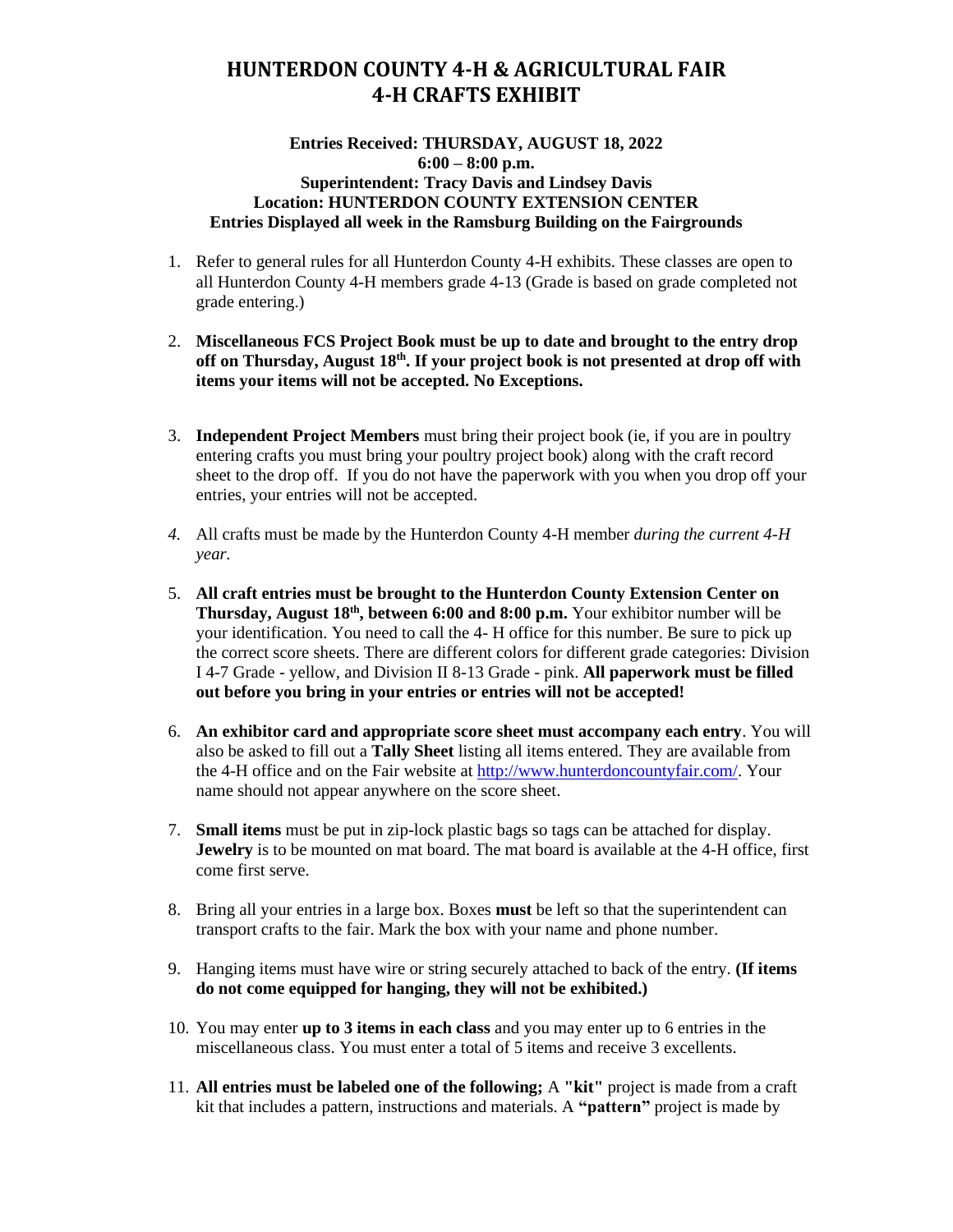taking the pattern from a book or other source and choosing your own materials. An **"adaptation"** project is the 4-H member's version of a project that he/she has seen before and has made their way. Mass-produced, club projects would fall in this category. Be sure to check off one of these categories on the score sheet for each item.

- 12. The judges will consider your overall presentation of the craft. Be creative with your presentation.
- 12. Use initials or cover the exhibitor's name with masking tape. Be sure to cover all brand names on entries.

**All fair exhibits must remain on display for the duration of the fair. Nothing can be**  removed prior to 5:30 p.m. on Sunday, August 28<sup>th</sup>. The 4-H office, the fair, and the **superintendents are not responsible for fair exhibits not picked up by 6:00 p.m. Please make arrangements with a family member or friend to pick up your items if you cannot pick them up yourself.** 

**Awards: 4-H members will receive a participation certificate for entries in this project. Division awards will also be presented. For information on th** *Presentation of Awards*  **please visit the Hutnerdon County 4-H & Agricultural Fair.**

**Scroll down for classes.**